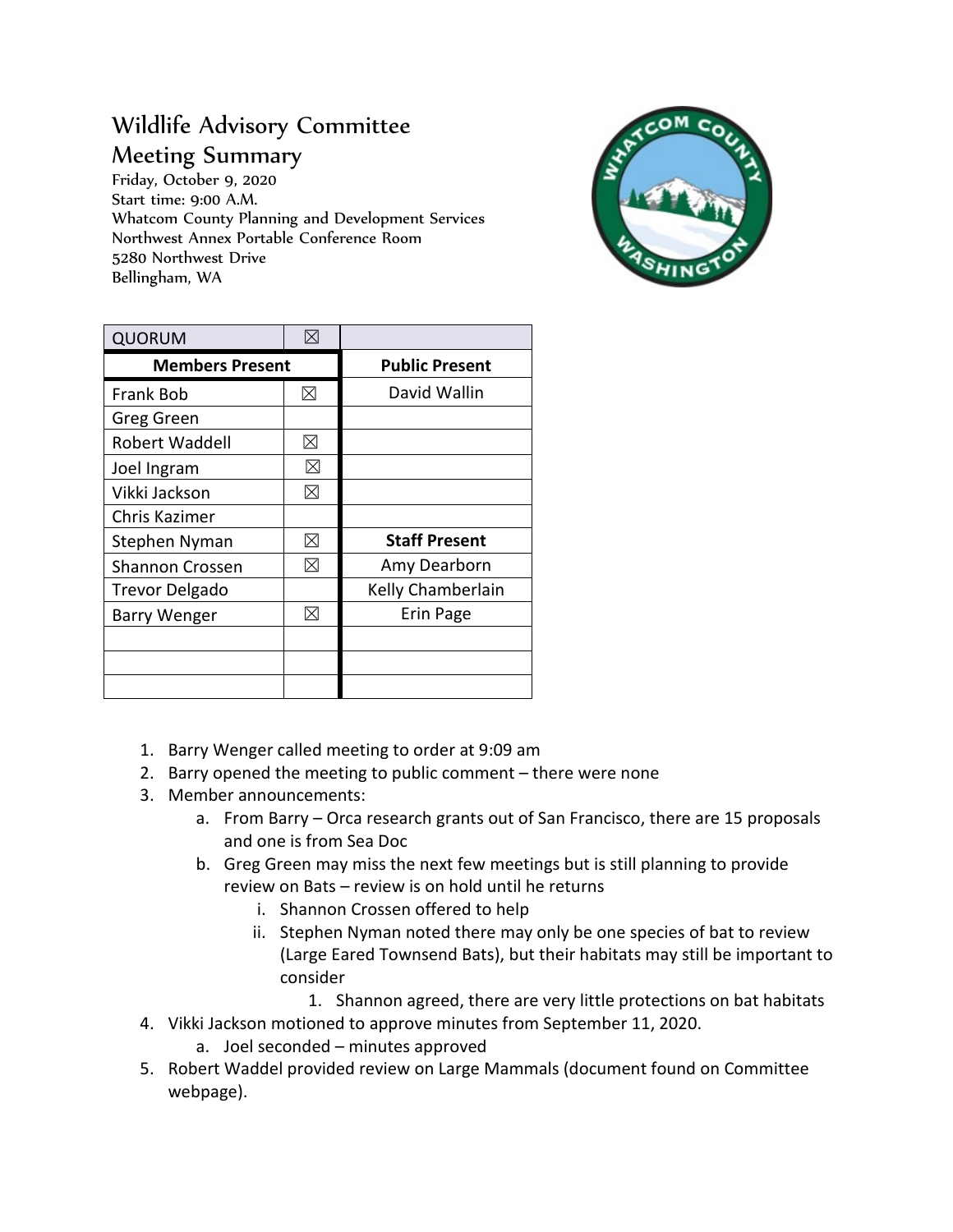- a. Spotted Skunk: population declining in Whatcom County not much known about this animal
- b. Elk: already some protections offered; the Committee may be able to provide more protections in Parks etc.
- c. Robert noted that he considered all large, mammal carnivores and ungulates for review
- 6. Barry noted he would like the Committee to advise on culverts
	- a. Shannon has previously run a report and would like to present it to the Committee
	- b. Vikki noted these recommendations will be implemented on all permit review within the county and asks the Committee to keep that in mind when drafting them
- 7. Stephan commented that Robert's prepared review is well done but could include stronger recommendations
	- a. Robert agreed and indicated that strong recommendations can be difficult in developing areas
		- i. Shannon noted strong mitigation factors are an option
- 8. Joel is a habitat biologist and will be working on Fish and Freshwater Aquatics
	- a. These populations already have extreme protections in place and it can be difficult to identify species that need additional protections; there may be a difference between species that are "Important" vs. "Imperiled"
	- b. Because of this Joel proposed a Watch List for some lesser-known species
		- i. He is specifically interested in Tribal input regarding the cultural importance of 1-2 species
	- c. Joel also reiterated the need to focus review on county code recommendations for permitting – any recommendations will be to be specifically defined
		- i. Amy Dearborn agreed and noted it is difficult as a county employee to apply recommendations when they are not practical
		- ii. Vikki also agreed and added that Council will need very specific recommendations in order to implement them
- 9. Barry commented that he feels "regulatory" attempts should not be the primary point of the reviews currently being provided by the Committee members
	- a. Amy mentioned there are goals other than regulation captured by the maintenance and update of the Ecosystem Conservation Plan/Program
- 10. Shannon voiced concern about adding another task to the Committee work load with the proposed Watch List
	- a. Barry asked the present members for approval
		- i. Approved
- 11. Stephan pointed out that the Spotted Skunk in Robert's Large Mammals review may be better suited for the Watch List instead of the Species of Local Importance List since not much is known
	- a. Robert agreed
- 12. Shannon updated the Committee on her Invertebrate review; she is working on a preliminary list and referencing state agencies